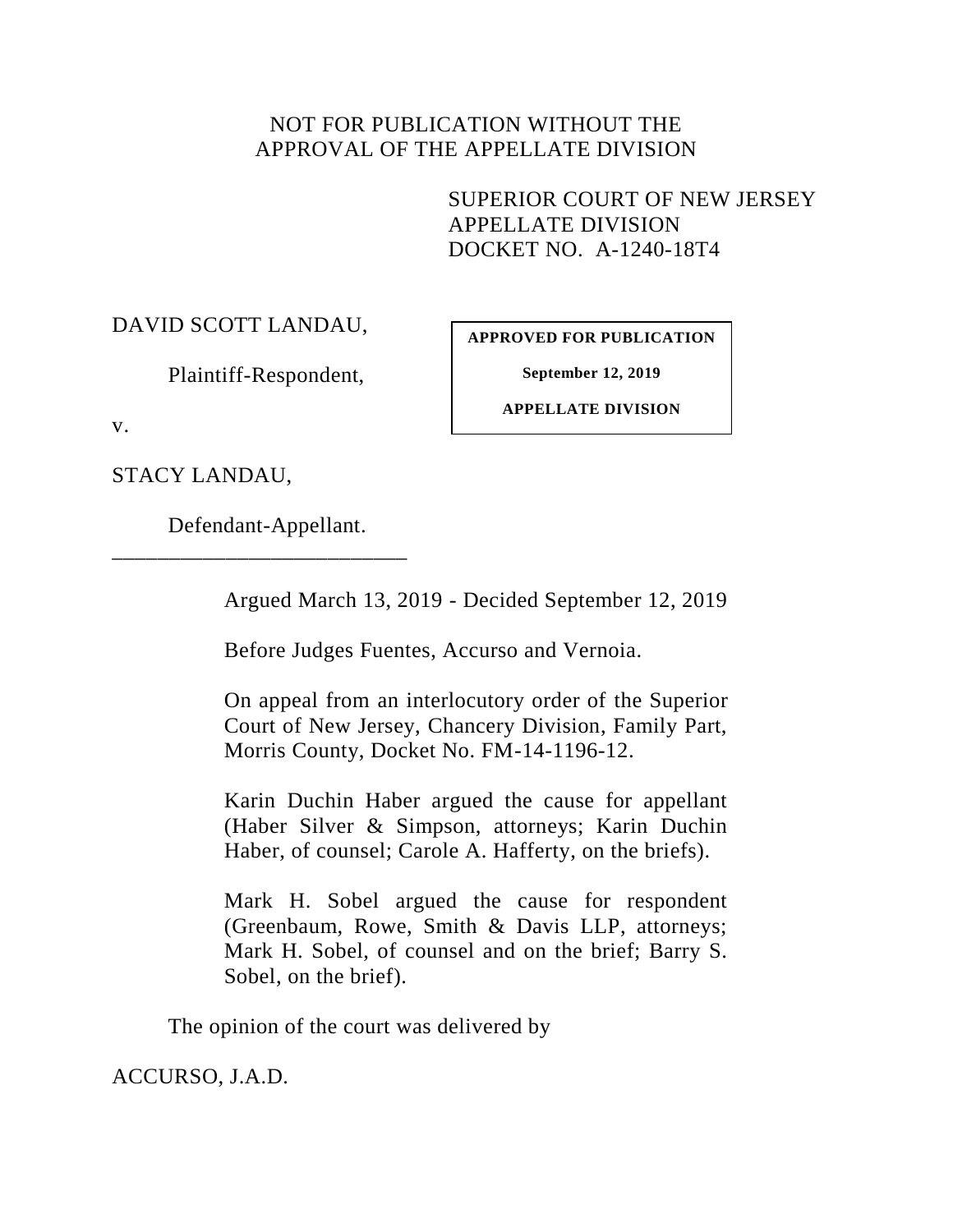The question presented by this appeal, here on leave granted, is whether the changed circumstances standard of Lepis v. Lepis, 83 N.J. 139, 157 (1980), continues to apply to a motion to suspend or terminate alimony based on cohabitation following the 2014 amendments to the alimony statute, N.J.S.A. 2A:34-23(n). We determine the party seeking modification still has the burden of showing the changed circumstance of cohabitation so as to warrant relief from an alimony obligation, see Martindell v. Martindell, 21 N.J. 341, 353 (1956), and hold the 2014 amendments to the alimony statute did not alter the requirement that "[a] prima facie showing of changed circumstances must be made before a court will order discovery of an ex-spouse's financial status." Lepis, 83 N.J. at 157. Because the trial court ordered discovery in this case without a prima facie showing of changed circumstances, we reverse.

Plaintiff David Scott Landau and defendant Stacy Landau were divorced in 2014 after an almost eleven-year marriage and three children. Pursuant to the marital settlement agreement incorporated into their judgment of divorce, which was entered after the effective date of the 2014 amendments to the alimony statute,<sup>1</sup> the parties agreed that defendant would receive limited duration term alimony.

<sup>&</sup>lt;sup>1</sup> L. 2014, c. 42, § 1 became effective the day it was enacted, September 10, 2014.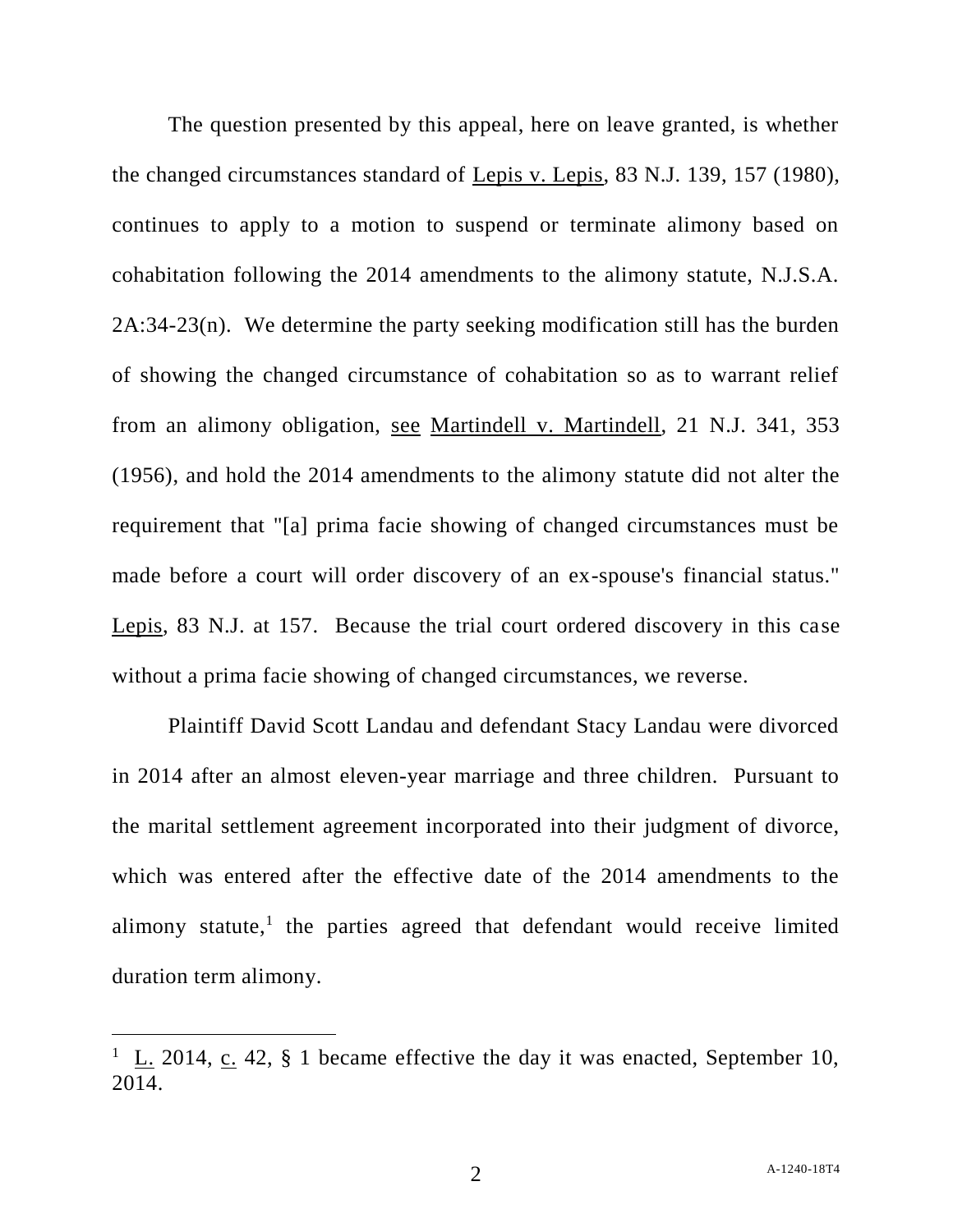Plaintiff agreed to pay defendant \$44,000 per month for the first three years, until September 2017, and \$40,000 per month for the next four-and-ahalf years, until March 2022. The parties agreed alimony would terminate on the death of either party, defendant's remarriage or March 31, 2022, whichever first occurs. The agreement further provides that "[n]otwithstanding anything contained herein to the contrary, the Wife's cohabitation as defined by thencurrent statutory and case law shall be a basis for the Husband to file an application seeking a review and potential modification, suspension or termination of alimony pursuant to New Jersey law."

In December 2017, plaintiff moved to terminate, suspend or modify alimony based on defendant's cohabitation with the man plaintiff alleged defendant had been seeing exclusively for over a year. Plaintiff filed a certification in support of the motion alleging the two had traveled together, attended social activities as a couple and posted photos and accounts of their activities on social media sites. Plaintiff alleged the man engaged in many activities with the parties' children and regularly slept over at defendant's home, as she did at his home. Plaintiff claimed the man attended events he used to attend with defendant, including family birthday dinners with her parents. He further claimed the man attended the Bar Mitzvah of one of the parties' sons and was seated next to defendant in the position of honor for a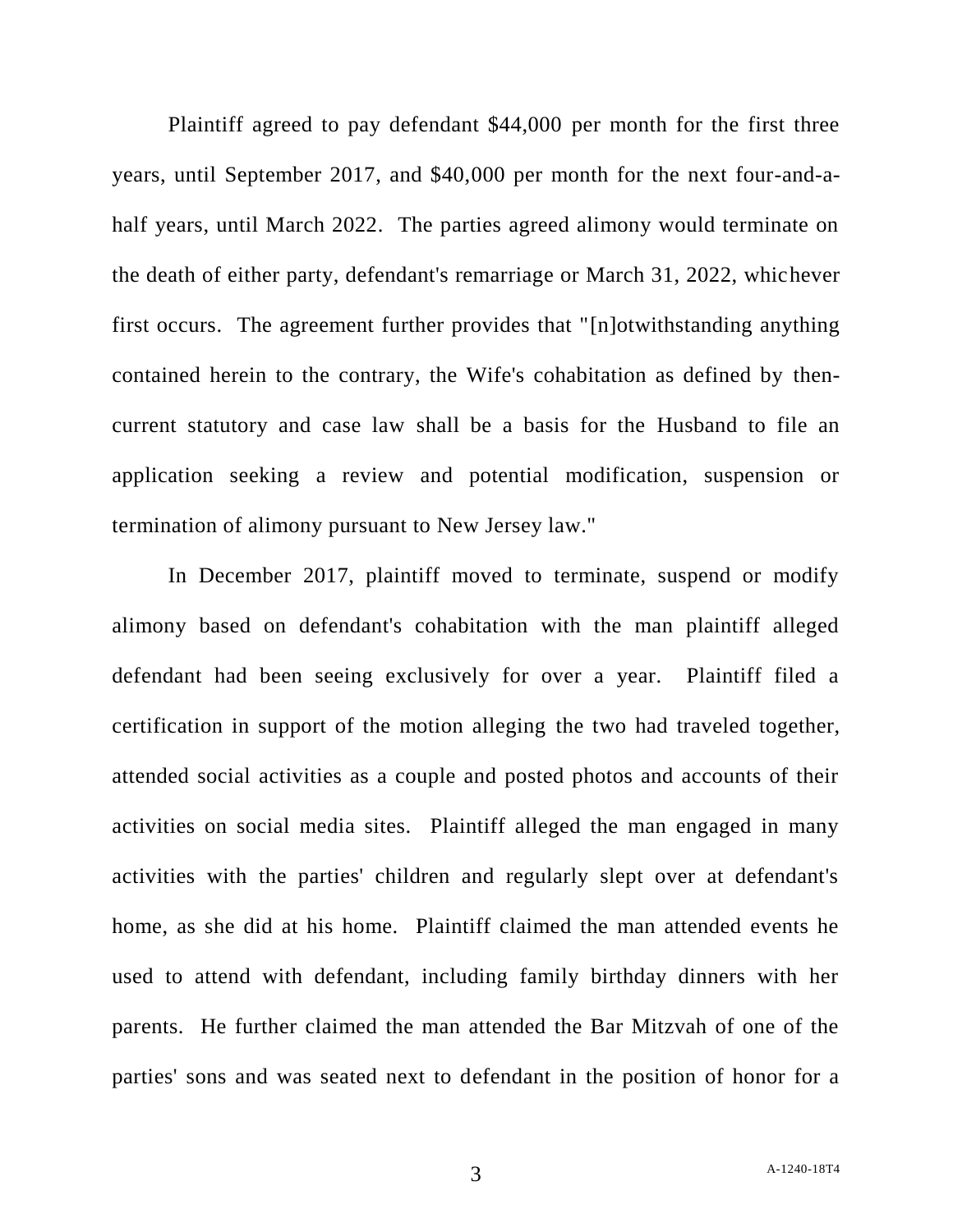parent of the child being Bar Mitzvahed. At the celebration afterwards, plaintiff alleged defendant publicly acknowledged the man and their relationship in her speech. He also claimed defendant told him she moved her brokerage accounts to the firm where the man works and got a "friends and family discount."

Defendant opposed the motion and cross-moved to restrain plaintiff from harassing her and sought her counsel fees for having to defend a motion without "even prima facie support." Defendant filed a certification averring that having a boyfriend does not mean she is cohabiting. She acknowledged that they traveled together, each paying their own way, and occasionally slept over at one another's home, as one would expect of two adults in a dating relationship.

Defendant denied, however, that they were in a relationship tantamount to marriage. She averred the two had "never discussed [their] 'future' with respect to merging [their] lives," performed no household chores for one another, had no intertwined finances, do not share living expenses and do not have authority over one another's children. She noted each of them took separate family vacations, not something that married couples typically do. Defendant also noted she often attended social events alone, and that her boyfriend did not attend her law school graduation or her swearing-in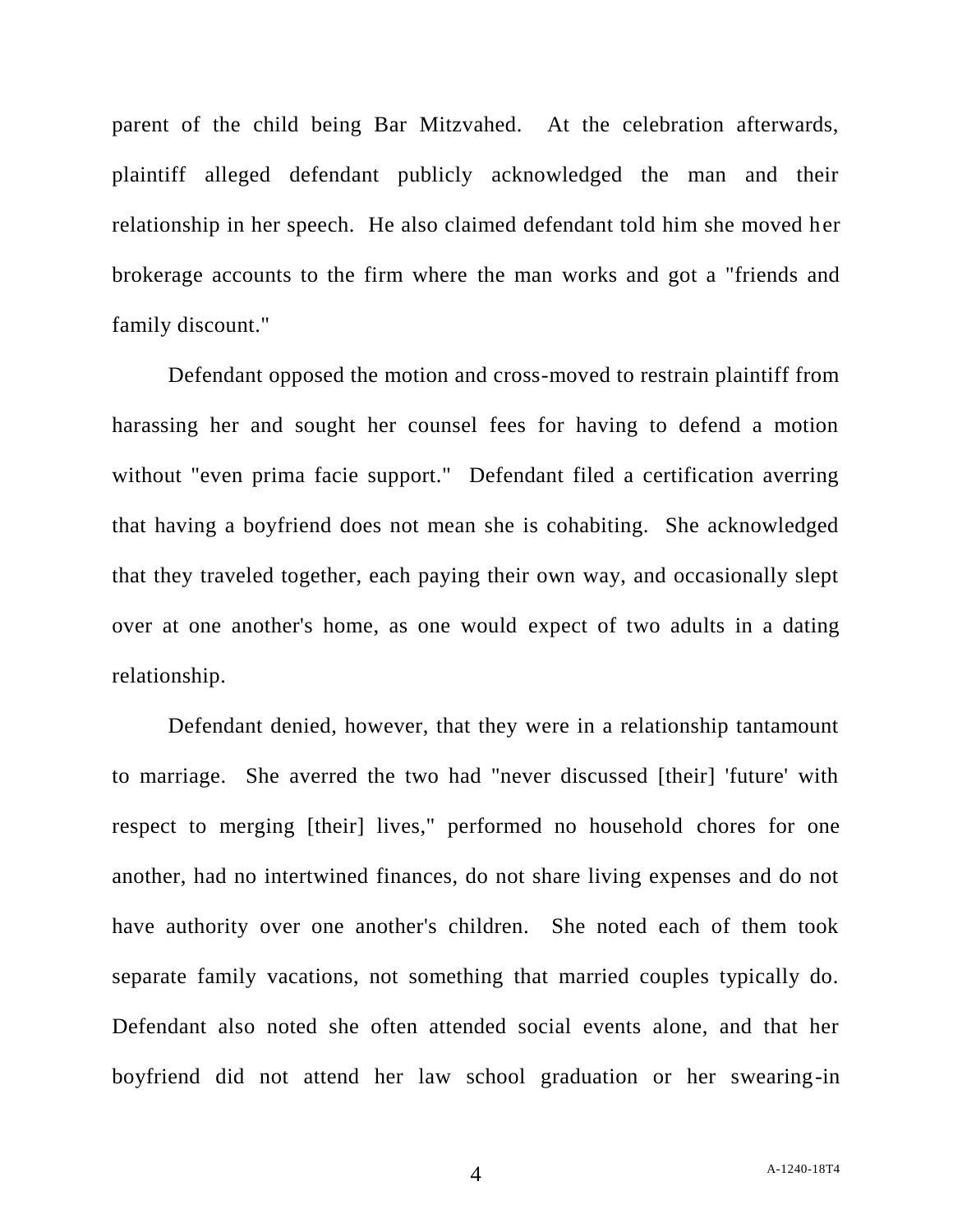ceremony, something he certainly would have done had they been in a relationship akin to marriage. As to her son's Bar Mitzvah, defendant noted her boyfriend attended as her "date" and thus sat next to her, but did not participate in the ceremony and his presence was not commemorated by being included in any family photos. She denied she received any discount in connection with moving her brokerage accounts, and noted her boyfriend had nothing to do with her accounts at the firm. Defendant averred that while she and her boyfriend enjoyed one another's company, they were simply dating on a regular basis and had "no obligations" to one another.

In reply, plaintiff submitted the certification of the ex-state trooper plaintiff employed to surveil defendant and the man she was seeing. Although that individual certified based on his "surveillances" and "other information from [plaintiff], all of which indicates that [defendant] and [her boyfriend] cohabit in each other's residence approximately 75% of the time period examined," he did not identify the time period and specified only two instances in which he spotted defendant or her boyfriend leaving the other's home in the morning.

Following oral argument on the motions, the judge put his ruling on the record. Although acknowledging the "general task for the judge hearing the [cohabitation] motion is to determine whether the moving party has established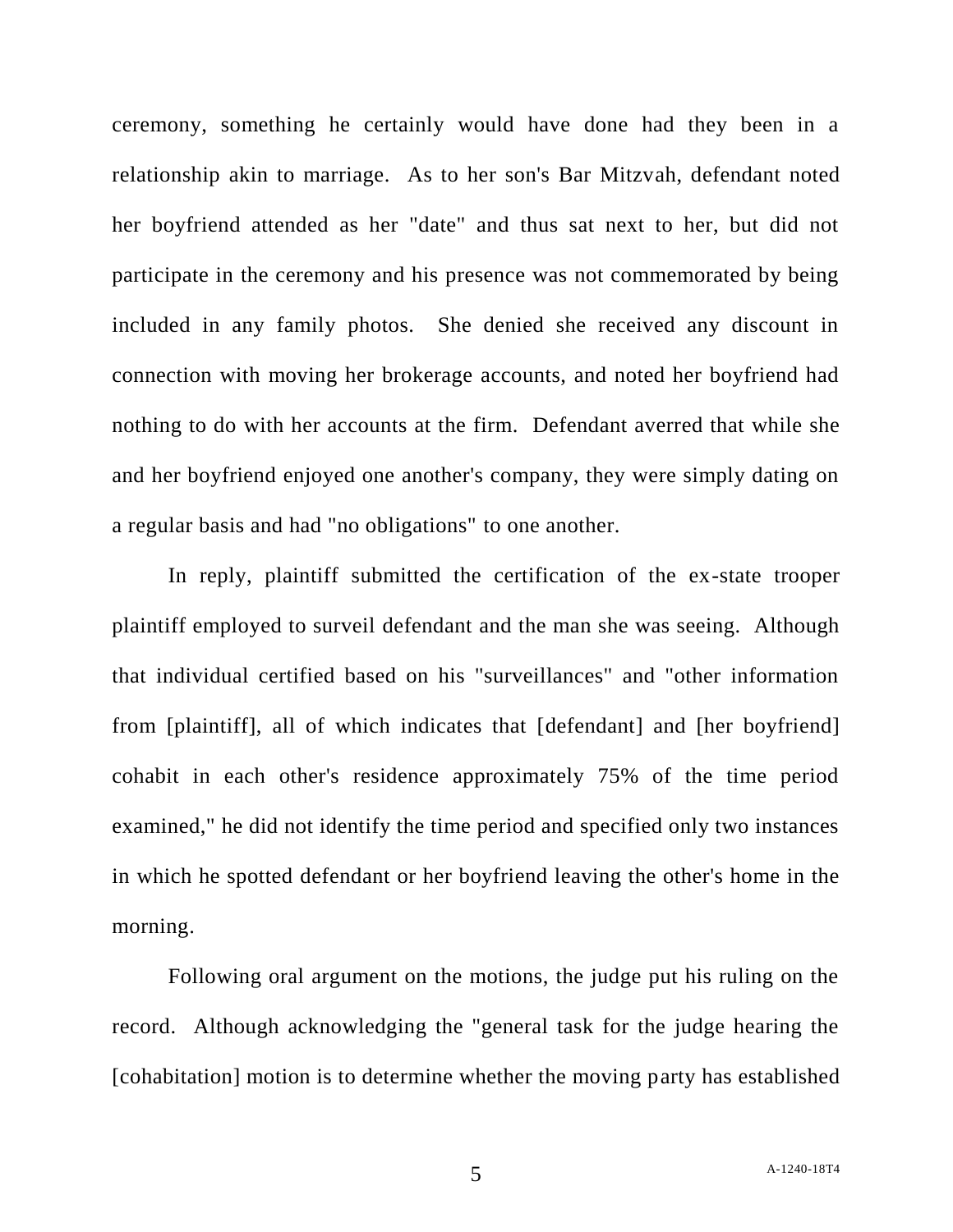a prima facie case of cohabitation," meaning that plaintiff's "proffered evidence, if . . . unrebutted would . . . sustain a judgment" in his favor, the judge "decided that [he was] not going to decide whether . . . plaintiff has made out a prima facie case, but [he was] going to allow discovery . . . to allow . . . plaintiff the opportunity to make a showing of a prima facie case, or not, as the case may be."

Conceding that neither counsel had been able to locate "a case that clearly says that a judge in [his] position can do that," the judge noted certain "dicta, in unpublished cases, which [he was] not relying on, that seem to indicate that judges have" permitted discovery "before deciding the motion." Lamenting the lack of "a clear Appellate Decision on this point" and acknowledging that much of plaintiff's "proffered evidence . . . is consistent with either a dating relationship or a cohabitation relationship," the judge nevertheless determined that allowing "certain discovery" from which plaintiff "either will or won't be able to make out a prima facie showing" was the "fair and equitable thing to do in this case."

The judge explained that "because of the nature of a cohabitation relationship, the difficulties of proving it, . . . and the proffered evidence that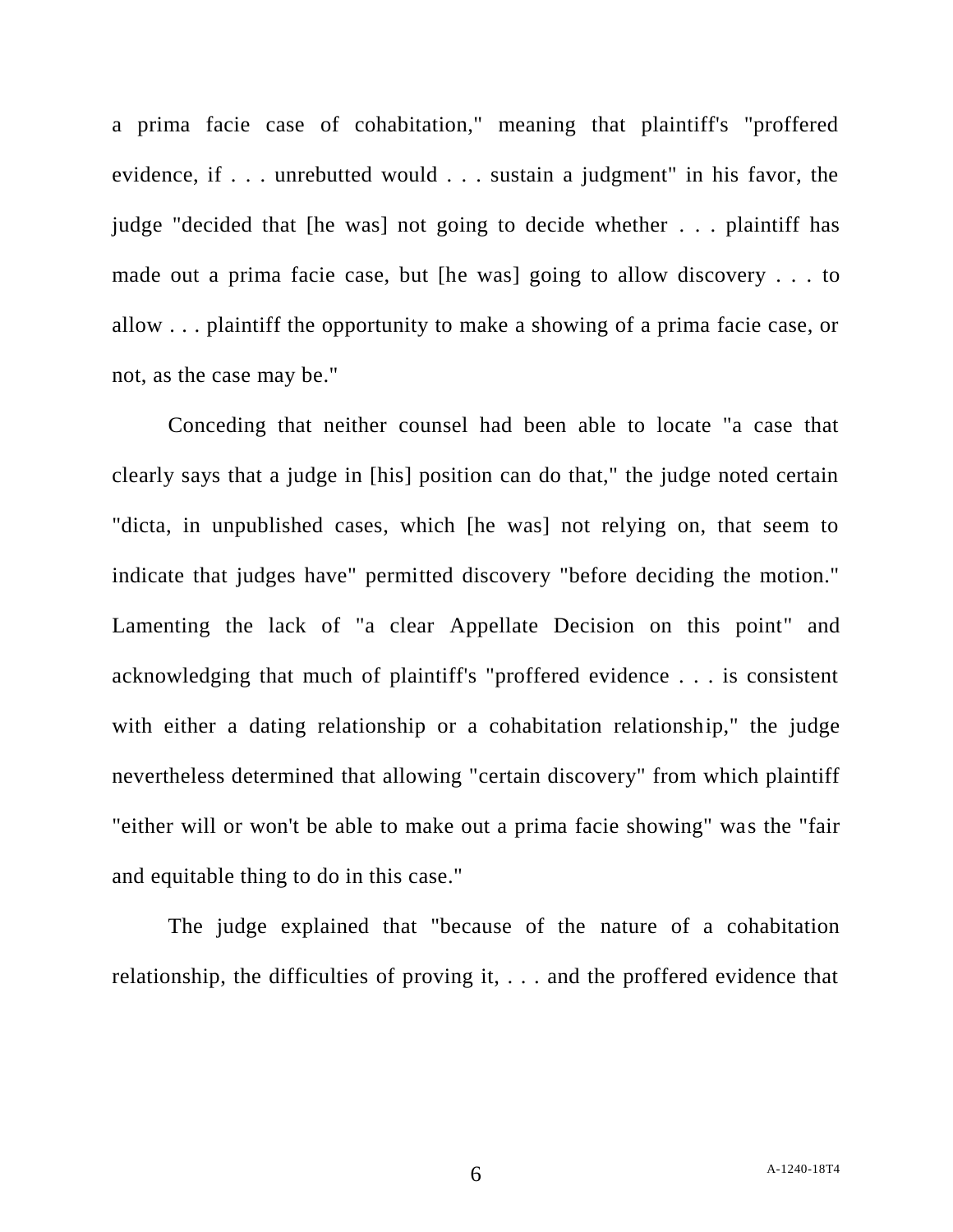is consistent with potential concealment<sup>[2]</sup> of such a relationship, [he was] going to authorize limited discovery . . . [of] 15 interrogatories and notices to produce on . . . any of the [statutory] factors . . . as well as a deposition of . . . defendant and a deposition of [defendant's boyfriend]." The judge stated that upon completion of that discovery he would expect plaintiff to then "essentially re-file [his] motion, if [he thought he could] make out a prima facie case."

The court thereafter entered an order finding plaintiff had made "a sufficient showing to warrant limited discovery concerning the existence of a prima facie cohabitation relationship between defendant and her alleged cohabitant," such discovery being "limited in scope to the factors set forth in N.J.S.A. 2A:34-23(n)." The court subsequently denied defendant's motion for reconsideration, although reiterating it "could not conclude" from the evidence

<sup>&</sup>lt;sup>2</sup> Plaintiff alleged defendant took down her Facebook posts referring to her boyfriend after plaintiff confronted her about cohabiting with him. He also alleged he saw her boyfriend's car one day parked in her driveway in such a way as to "mak[e] it difficult for anyone to see" and spied her boyfriend "literally hiding behind and peeking through a bush, apparently waiting for [plaintiff] to leave." Defendant claimed she did not take down her Facebook posts, that plaintiff is not her Facebook "friend," and he has no access to her private account, making it unclear as to where he acquired the "facts" he proffered to the court. As to plaintiff's allegation that her boyfriend was "hiding" in her driveway, defendant claimed he was simply trying to avoid her lawn sprinklers splashing water on his Porsche. She further noted that were she intent on concealing her boyfriend's presence at her home, she would have directed him to park in her garage.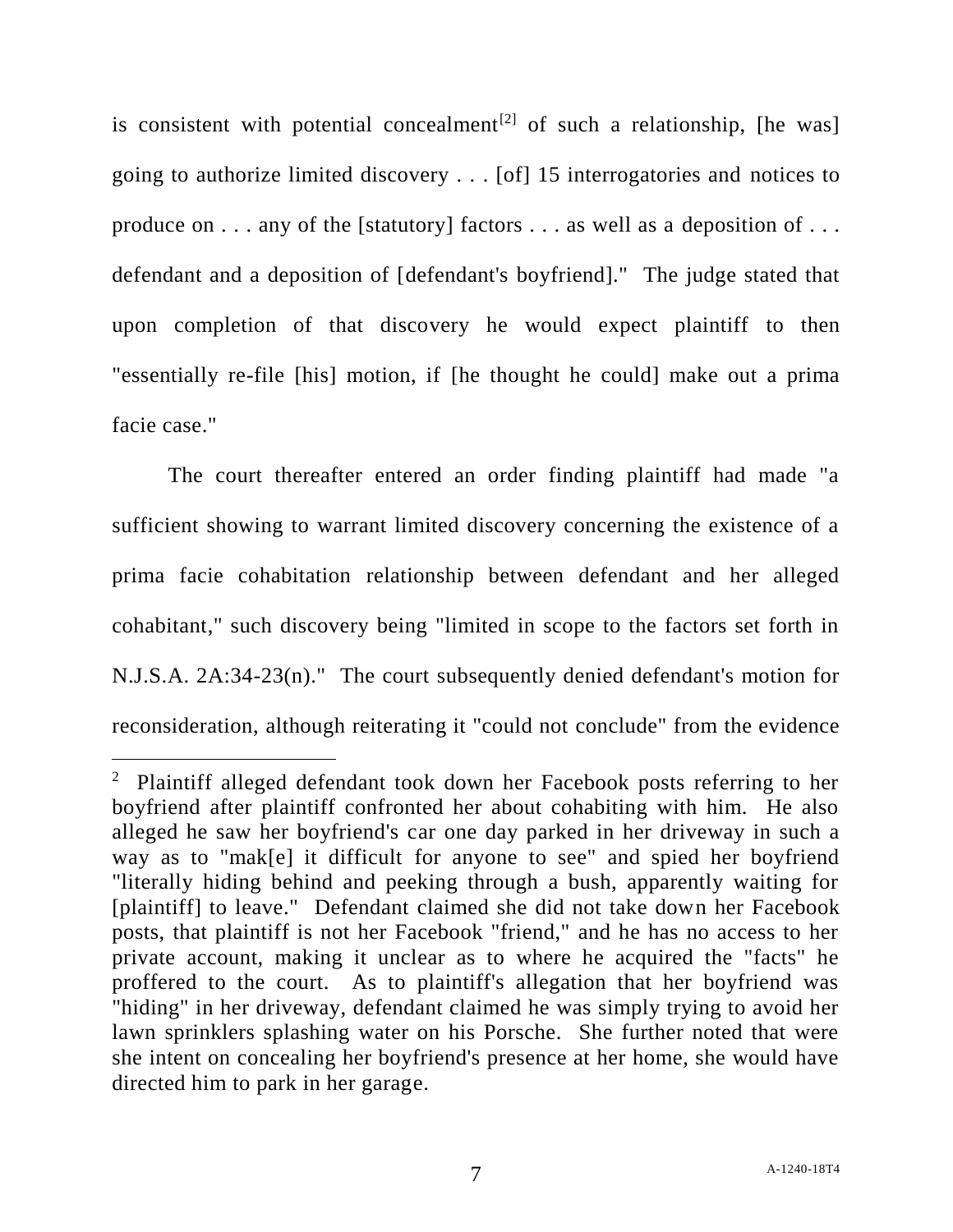proffered by plaintiff "that he had made a prima facie case." Expressly finding "[w]e are not at the stage where it would be appropriate for [the court] to find a prima facie case, which would authorize discovery and also very significantly require a plenary hearing" <sup>3</sup> where defendant would have the burden of proof,<sup>4</sup> the judge reaffirmed his ruling permitting "limited discovery" after which plaintiff "still will have to make a prima facie case showing."

Because counsel could not agree on the "limited discovery" allowed, the court conducted a case management conference on the record to resolve their discovery dispute. After reviewing the discovery propounded by plaintiff, the court noted the "very broad standard when it comes to discovery" and found the requested information was "reasonably calculated to lead to admissible evidence concerning the nature of the relationship."

Thus, although the court restricted the discovery to a two-year period instead of the five years requested by plaintiff, the discovery of defendant it permitted included production of:

All bank account statements;

 $3$  Lepis provides "a party must clearly demonstrate the existence of a genuine issue as to a material fact before a hearing is necessary." 83 N.J. at 159.

<sup>&</sup>lt;sup>4</sup> See Ozolins v. Ozolins, 308 N.J. Super. 243, 248-49 (App. Div. 1998).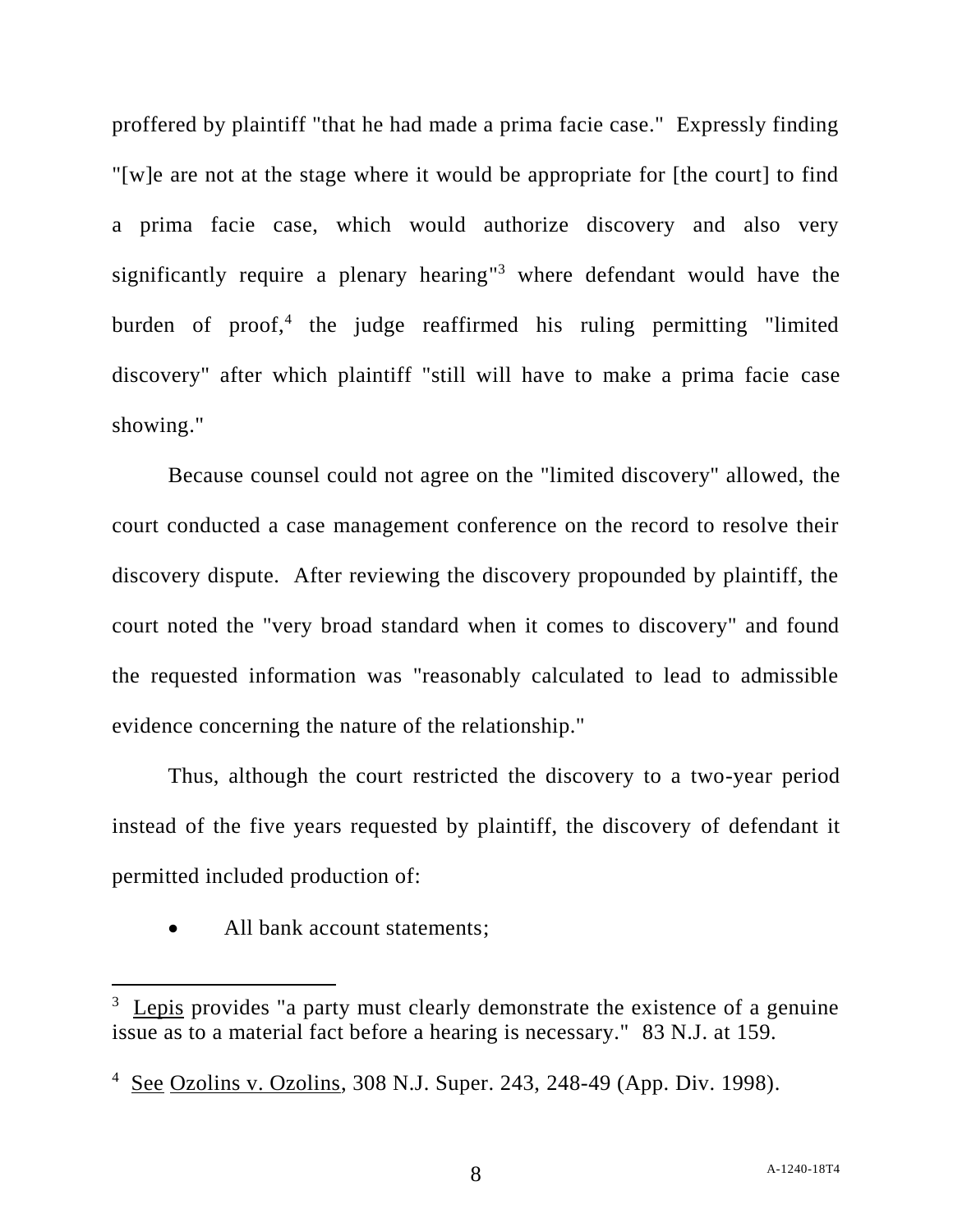- All brokerage account statements;
- All IRA and retirement account statements;
- Documents reflecting all securities and investments;
- All records of transactions involving assets of any kind;
- Statements of all bank accounts not in defendant's or her boyfriend's names for which either was authorized to deposit or withdraw funds;
- All records pertaining to real estate acquired;
- Copies of filed tax returns;
- Copies of all credit card and charge account records;
- Copies of all loan applications or financial statements;
- Copies of all travel receipts;
- Copies of all communications between defendant and any financial advisor;
- Copies of defendant's boyfriend's utility bills and all bank records and credit card statements for any account to which defendant has access; and
- Copies of all financial documentation relating to any items paid by defendant's boyfriend on her behalf.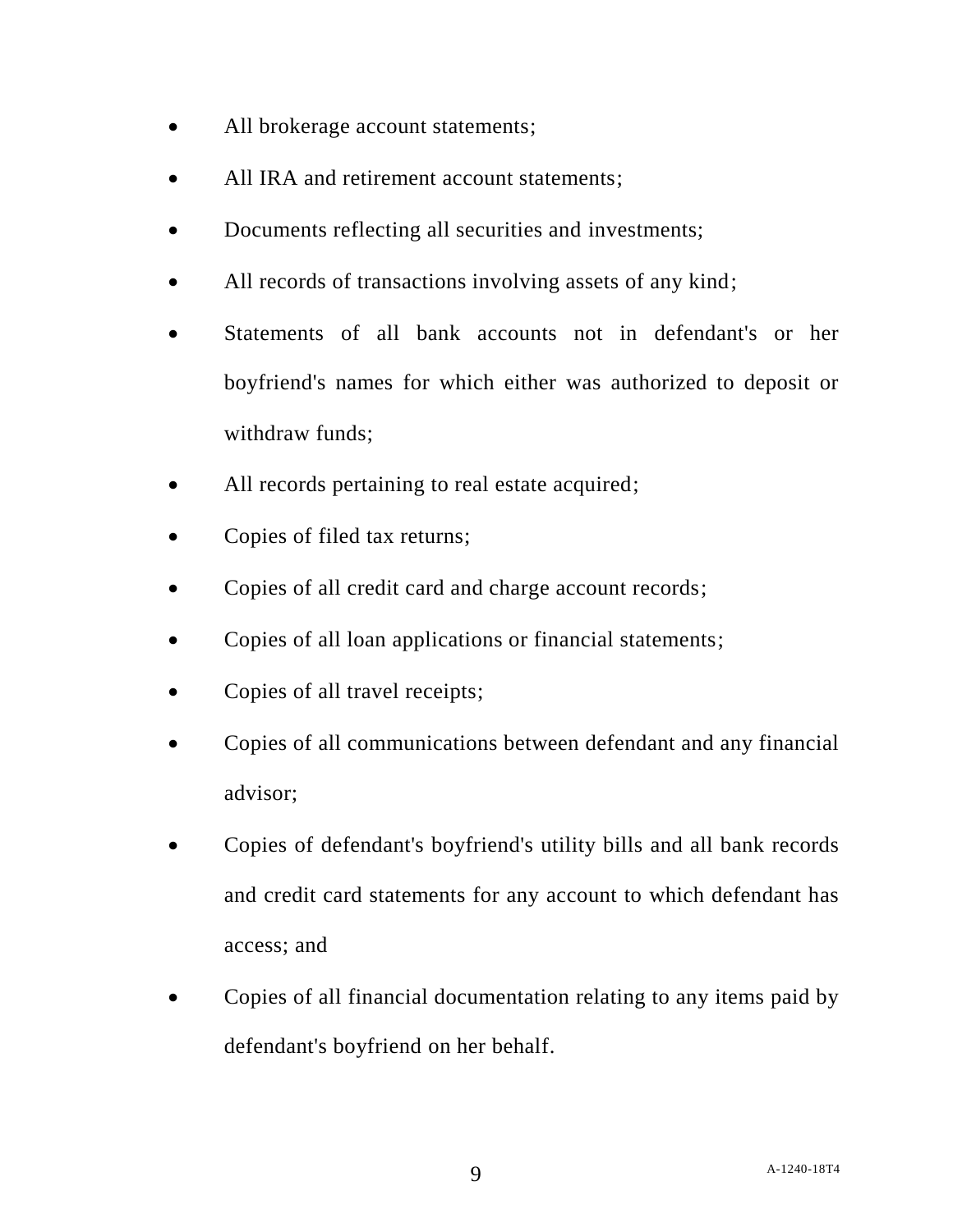In addition to that financial discovery, the court also permitted plaintiff to demand of defendant "[c]opies of all communications between defendant and [her boyfriend]," including but not limited to "letters, cards, emails, texts or voicemails"; "[a]ll documents, including but not limited to, invitations, defendant's personal calendar and defendant's electronic calendar for all events attended for the past [two] years"; all defendant's and her boyfriend's EZ Pass records; and copies of "any and all" of defendant's "social media posts" "naming, identifying, mentioning and/or 'tagging' [defendant's boyfriend] and/or any vacations or other events attended by both defendant and [her boyfriend]" in advance of their depositions.

We granted defendant's motion for leave to appeal and stayed the discovery pending our disposition.

Defendant argues that ordering discovery without a prima facie showing of cohabitation was reversible error. Plaintiff contends that defendant's position that he "first demonstrate a prima facie showing of cohabitation" before being permitted to conduct discovery "will render the 2014 amendments of N.J.S.A. 2A:34-23(n) essentially meaningless." He argues in those amendments "our Legislature signaled a clear departure from then-existing law — i.e., Lepis  $\ldots$  and its progeny — with respect to analyzing motions to terminate alimony based upon cohabitation." He also argues that the parties'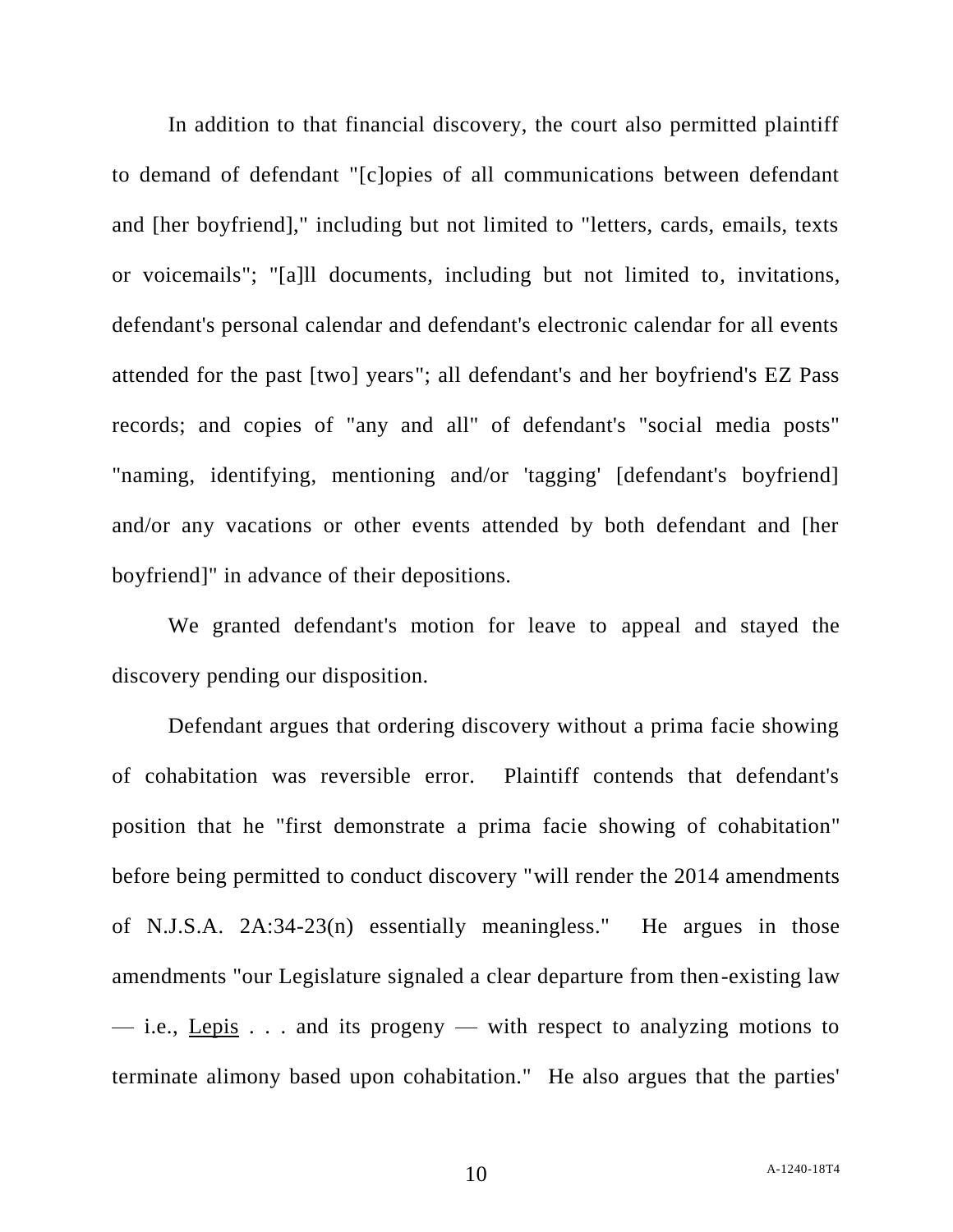marital settlement agreement, which provides him the right to seek termination, suspension or modification of his alimony obligation should defendant "cohabit with another individual pursuant to then-existing law (now N.J.S.A. 2A:34-23(n))" entitles him "to all information statutorily required for analysis" under that statute, including "all relevant financial information." 5

The power of the Family Part to enter a divorce and award alimony is, of course, statutory. Parmly v. Parmly, 125 N.J. Eq. 545, 546 (E. & A. 1939) ("The jurisdiction of chancery to award permanent alimony as an incident to a decree of divorce a vinculo matrimonii [from the bond of matrimony] in the wife's favor is statutory in origin."). Our Court of Errors and Appeals interpreted the 1937 Revised Statute providing that "after decree of divorce, the court of chancery may make such order touching the alimony of the wife . . . as the circumstances of the parties and the nature of the case shall render fit, reasonable and just," N.J. Rev. Stat. §2:50-37 (1937), as "investing chancery with a continuing jurisdiction after a divorce . . . not subject to the

<sup>&</sup>lt;sup>5</sup> Plaintiff cites nothing in the parties' agreement or any case to support his assertion that the inclusion of an anti-cohabitation clause in a marital settlement agreement entitles him "to all information statutorily required for analysis" under N.J.S.A. 2A:34-23(n), including "all relevant financial information," without a prima facie showing of cohabitation. Accordingly, we deem the argument as without sufficient merit to warrant discussion in a written opinion, R.  $2:11-3(e)(1)(E)$ , and do not consider it further.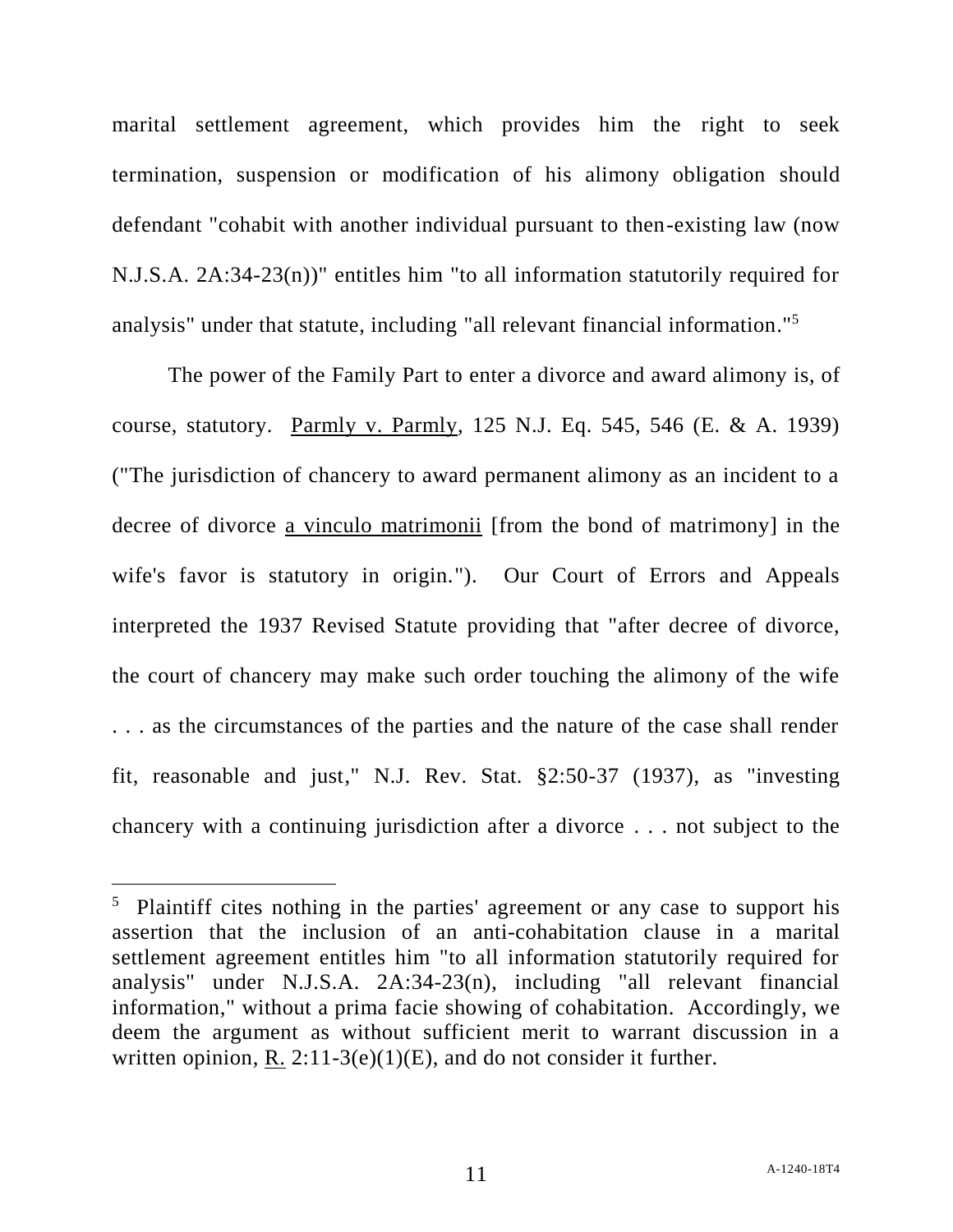control of the parties, as regards . . . alimony." Parmly, 125 N.J. Eq. at 547. The Court noted "this jurisdiction has been conferred in substantially similar language" "[f]rom early times."<sup>6</sup> Ibid. (citing Nixon's Digest 206 § 9 (2d ed.); N.J. Rev. Stat. § 19 (1877)).

N.J.S.A. 2A:34-23, our current statute, similarly provides that "after judgment of divorce . . . the court may make such order as to the alimony or maintenance of the parties . . . as the circumstances of the parties and the nature of the case shall render fit, reasonable and just." The continuing jurisdiction of the Family Part to modify the alimony fixed in the original judgment of divorce "upon application by either party" is now express in N.J.S.A. 2A:34-23, which "provides that such orders 'may be revised and altered by the court from time to time as circumstances may require.'" Martindell, 21 N.J. at 352. It is that language, which the Legislature did not alter in the 2014 amendments, which codifies that "alimony and support orders define only the present obligations of the former spouses" and grounds the

l

<sup>&</sup>lt;sup>6</sup> Indeed, the Supreme Court in Martindell noted "support or alimony for the wife has been an incident of divorce proceedings" in New Jersey "since the act of December 2, 1794 which vested jurisdiction in the Court of Chancery in divorce cases, specified the grounds for divorce, and provided that the court may make such order relating to the wife's alimony as 'may be fit, equitable and just,'" and that "[l]ater enactments carried forth similarly comprehensive authority which is now found in N.J.S.A. 2A:34-23." 21 N.J. at 351-52.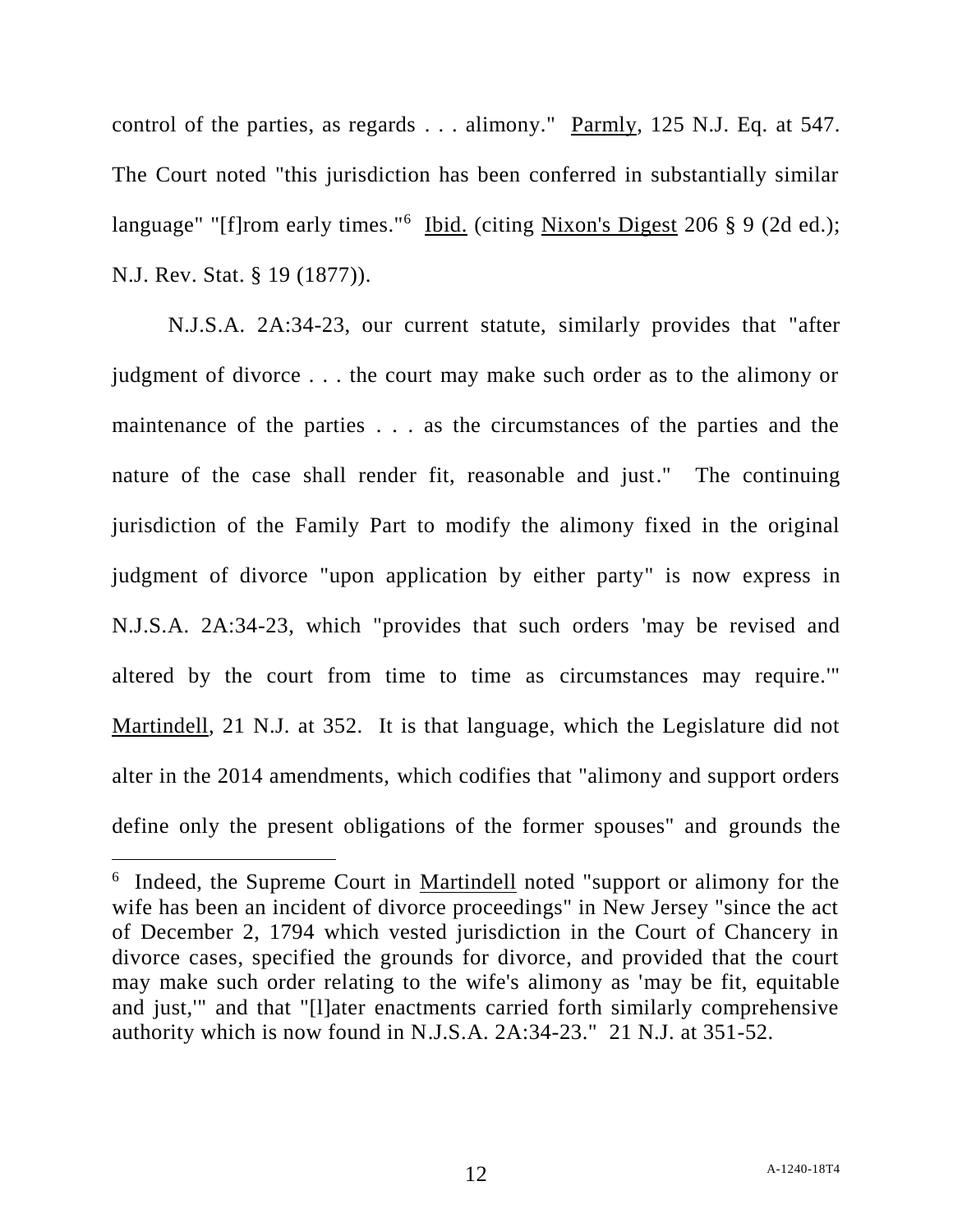court's equitable power to review and modify such orders "on a showing of 'changed circumstances.'" Lepis, 83 N.J. at 146; see also Quinn v. Quinn, 225 N.J. 34, 49 (2016).

As this history makes plain, the Family Part's jurisdiction to modify orders providing for alimony or child support on changed circumstances long pre-dates Lepis. Lepis was simply the Court's opportunity to provide direction for "the standards and procedures" trial courts should employ "for modifying support and maintenance arrangements after a final judgment of divorce." 83 N.J. at 143. In Lepis, the Court: 1) addressed "the effect of a consensual agreement upon the court's power to modify obligations of support and maintenance"; 2) "examine[d] generally what constitutes 'changed circumstances' so as to warrant a modification of those obligations"; and 3) established "the procedures that a court should employ when passing upon a modification petition — particularly the allocation of the burdens of proof and the conditions for compelling production of tax returns." Id. at 145.

As the Legislature made no change to the language providing that orders "the court may make . . . as to the alimony or maintenance of the parties" "may be revised and altered by the court from time to time as circumstances may require," N.J.S.A. 2A:34-23, we see no indication the Legislature evinced any intention to alter the Lepis changed circumstances paradigm when it defined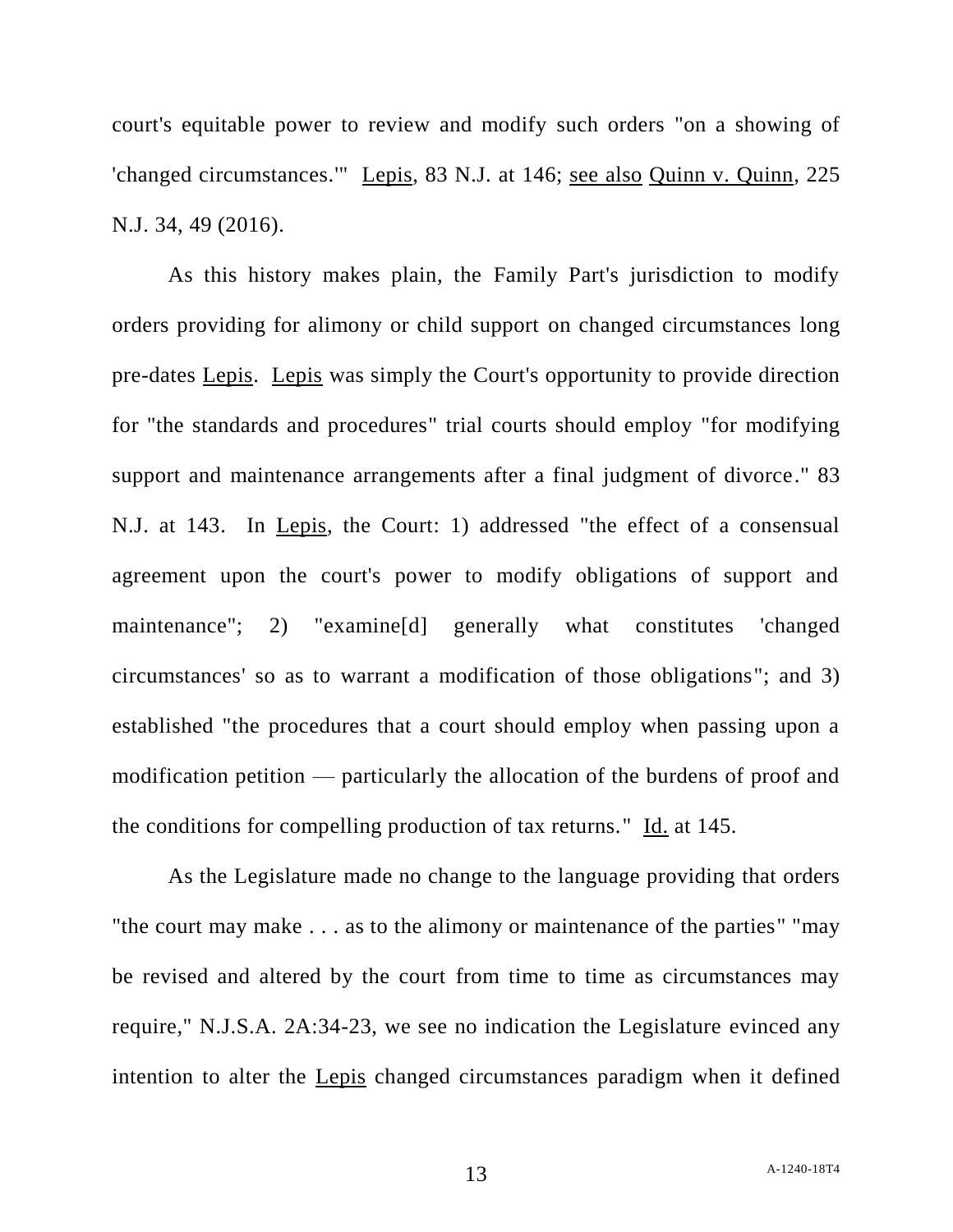cohabitation and enumerated the factors a court is to consider in determining "whether cohabitation is occurring" in the 2014 amendments to N.J.S.A. 2A:34-23.<sup>7</sup> See DiProspero v. Penn, 183 N.J. 477, 492 (2005) (noting courts

<sup>7</sup> N.J.S.A. 2A:34-23(n) provides:

 $\overline{a}$ 

n. Alimony may be suspended or terminated if the payee cohabits with another person. Cohabitation involves a mutually supportive, intimate personal relationship in which a couple has undertaken duties and privileges that are commonly associated with marriage or civil union but does not necessarily maintain a single common household.

When assessing whether cohabitation is occurring, the court shall consider the following:

(1) Intertwined finances such as joint bank accounts and other joint holdings or liabilities;

(2) Sharing or joint responsibility for living expenses;

(3) Recognition of the relationship in the couple's social and family circle;

(4) Living together, the frequency of contact, the duration of the relationship, and other indicia of a mutually supportive intimate personal relationship;

(5) Sharing household chores;

(6) Whether the recipient of alimony has received an enforceable promise of support from another person within the meaning of subsection h. of R.S.25:1-5; and

(7) All other relevant evidence.

(continued)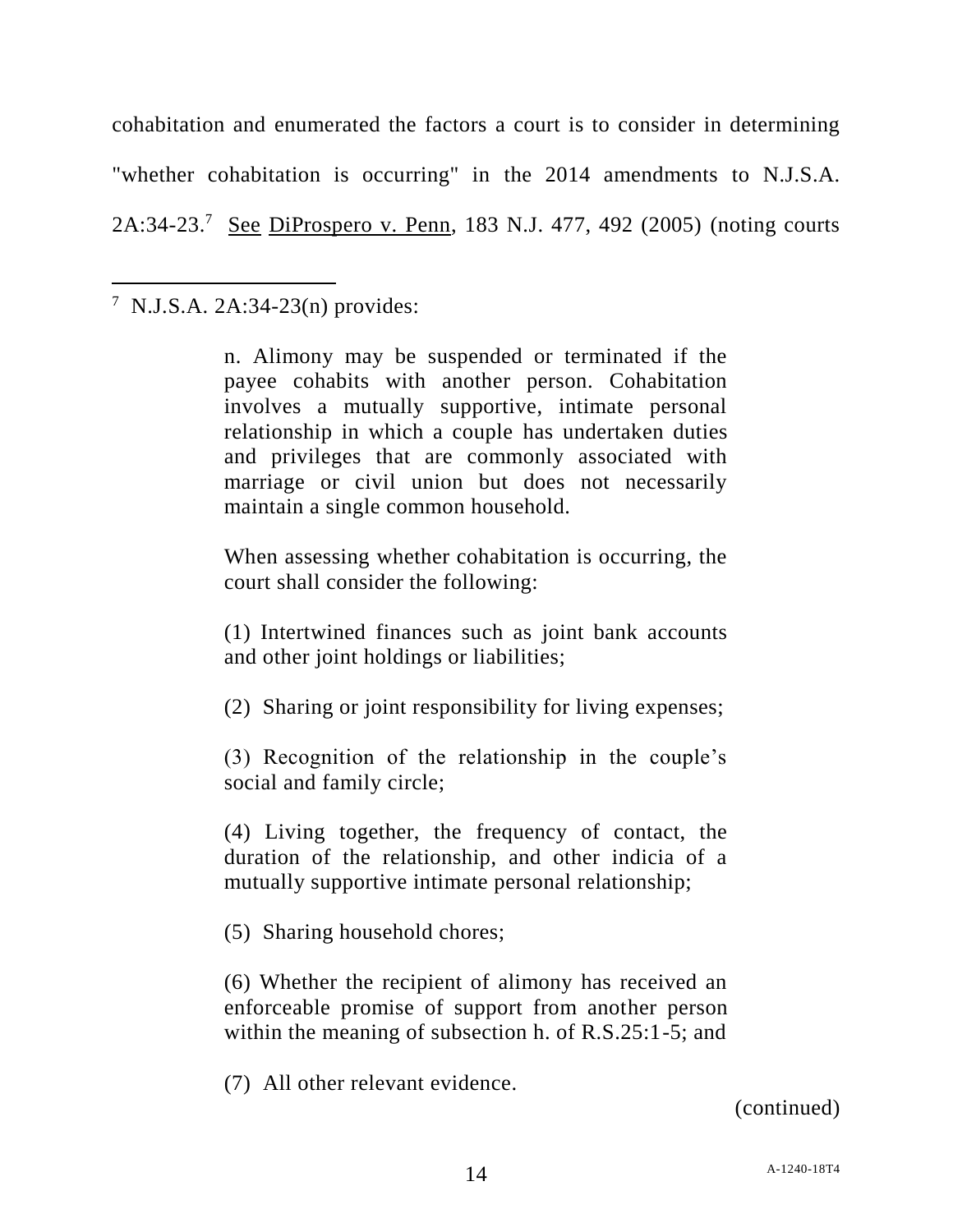may not "write in an additional qualification which the Legislature pointedly omitted in drafting its own enactment" (quoting Craster v. Bd. of Comm'rs of Newark, 9 N.J. 225, 230 (1952))); see also 2B Norman J. Singer & J.D. Shambie Singer, Sutherland Statutes and Statutory Construction § 49:9 at 127- 28 (rev. 7th ed. 2012). (noting "legislative action by amendment or appropriation of some parts of a law which has received a contemporaneous and practical construction may indicate approval of interpretations relating to the unchanged and unaffected parts").<sup>8</sup> Plaintiff provides no support

(continued)

 $\overline{a}$ 

In evaluating whether cohabitation is occurring and whether alimony should be suspended or terminated, the court shall also consider the length of the relationship. A court may not find an absence of cohabitation solely on grounds that the couple does not live together on a full-time basis.

<sup>8</sup> That interpretative principle has greater force here as the Legislature in N.J.S.A. 2A:34-23(n) essentially adopted the definition of cohabitation the Court endorsed in Konzelman v. Konzelman, 158 N.J. 185, 202 (1999):

> [c]ohabitation involves an intimate relationship in which the couple has undertaken duties and privileges that are commonly associated with marriage. These can include, but are not limited to, living together, intertwined finances such as joint bank accounts, sharing living expenses and household chores, and recognition of the relationship in the couple's social and family circle.

> > (continued)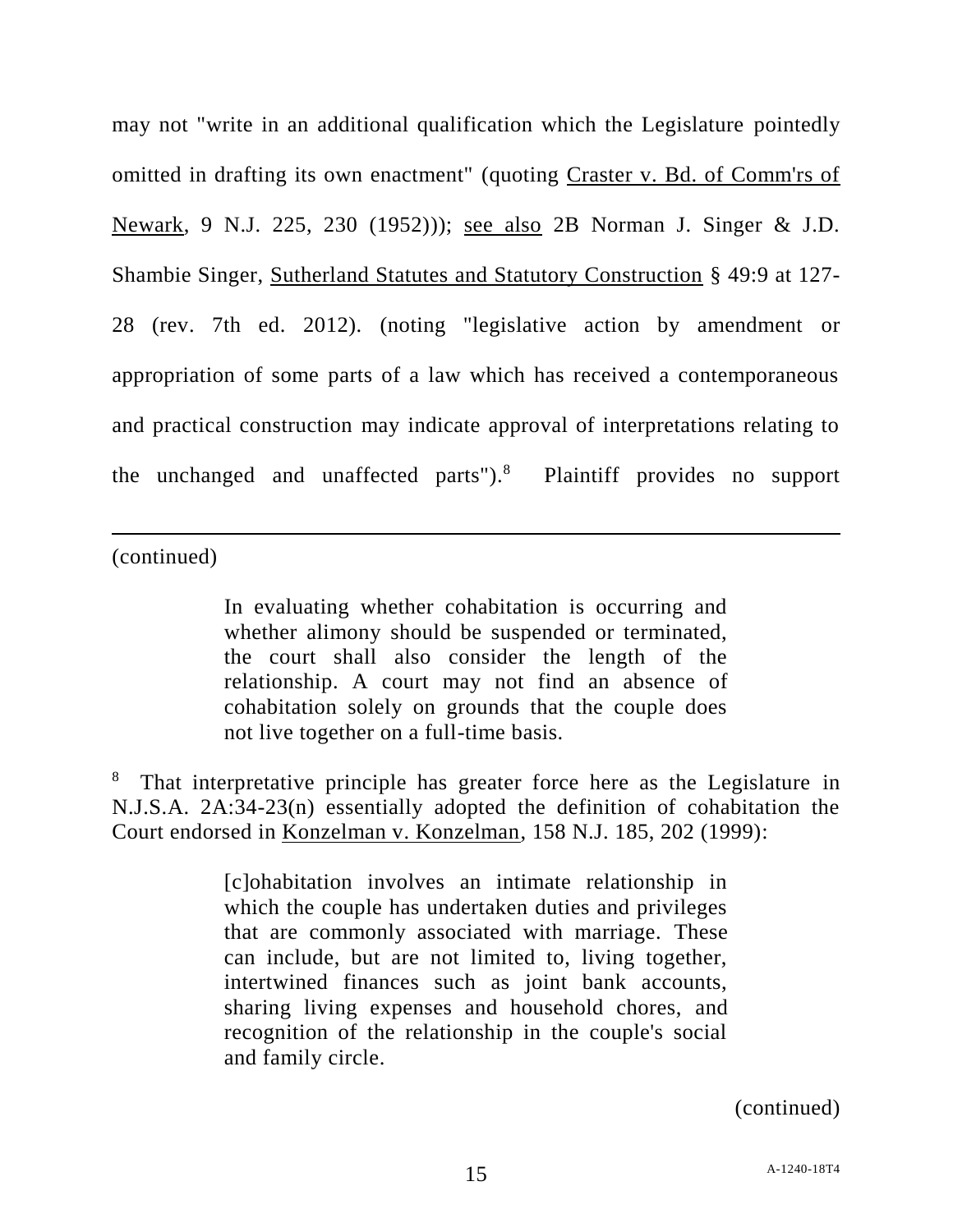whatsoever for his claim that the Legislature in 2014 "signaled a clear departure" from Lepis "with respect to analyzing motions to terminate alimony based upon cohabitation," and indeed his brief is devoid of any statutory analysis.

Plaintiff does not dispute he bears the burden of establishing changed circumstances so as to warrant a modification of the alimony obligation he voluntarily assumed in the parties' marital settlement agreement. See Lepis, 83 N.J. at 157 (holding "[t]he party seeking modification has the burden of showing such 'changed circumstances' as would warrant relief from the support or maintenance provisions involved"). He simply asserts that "N.J.S.A. 2A:34- 23(n) does not require that [he] first demonstrate a prima facie showing of cohabitation . . . before being permitted to conduct discovery." Plaintiff does not identify the precise language in the statute that supports his argument, and does not offer any justification, beyond the difficulties in making a prima facie showing of cohabitation, that entitles him to know the intimate details of defendant's life and finances and those of her current boyfriend. See Quinn,

(continued)

l

As the Court in Konzelman likewise expressed its continued allegiance to the Lepis changed circumstances standard, see id. at 194-95, we can safely assume the Legislature was aware of the Lepis paradigm, at least insofar as it affects N.J.S.A. 2A:34-23(n). See Maeker v. Ross, 219 N.J. 565, 575 (2014) (noting "the Legislature is presumed to be aware of judicial construction of its enactments" (quoting DiProspero, 183 N.J. at 494)).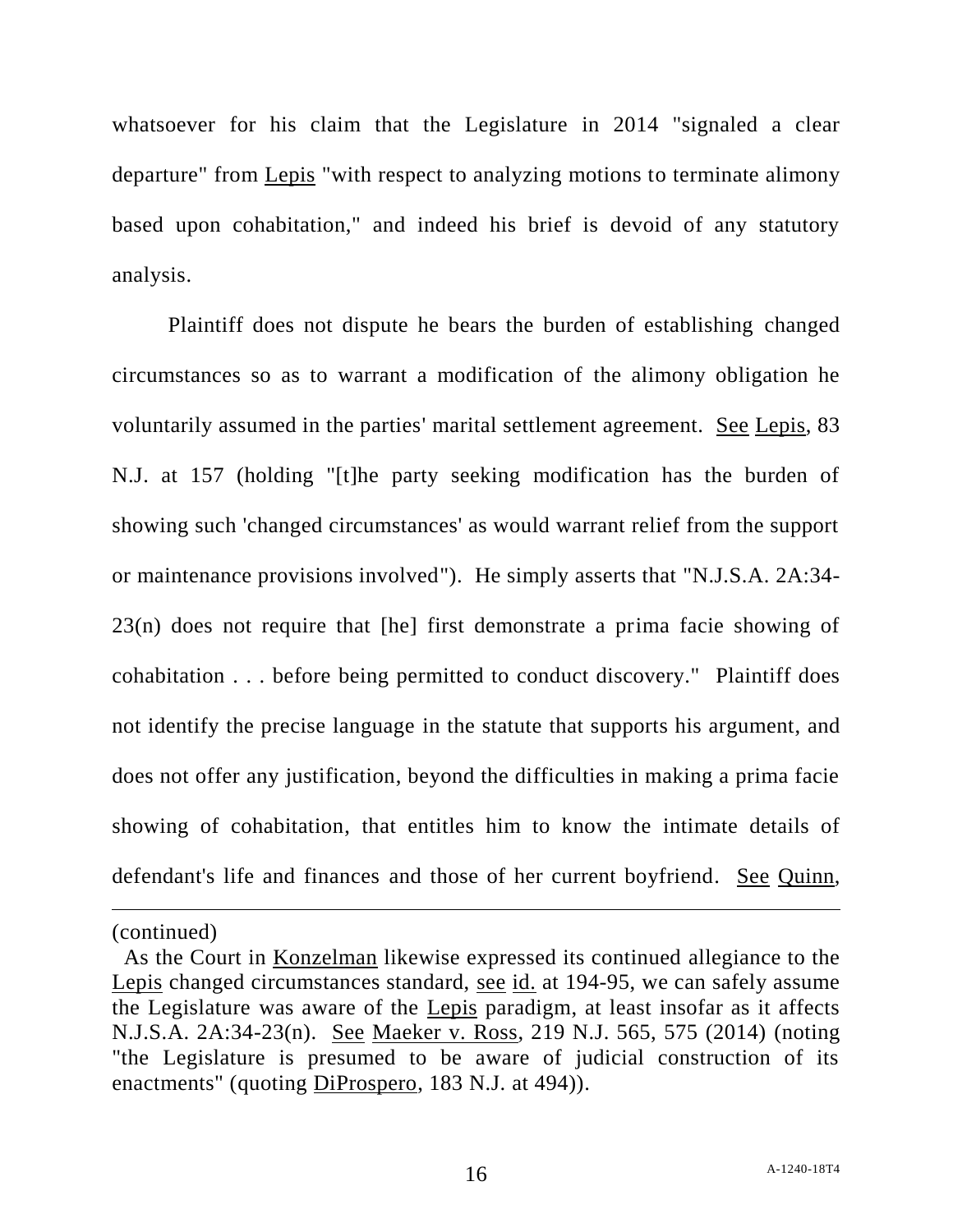225 N.J. at 54 ("We do not today suggest that a romantic relationship between an alimony recipient and another, characterized by regular meetings, participation in mutually appreciated activities, and some overnight stays in the home of one or the other, rises to the level of cohabitation. We agree that this level of control over a former spouse would be unwarranted.").

There is no question but that a prima facie showing of cohabitation can be difficult to establish, see Konzelman, 158 N.J. at 191-92 (describing the seven days a week, 127 days of surveillance of Mrs. Konzelman's residence), precisely for the reason the trial court identified, that the readily available evidence is often "consistent with either a dating relationship or a cohabitation relationship." But that is hardly a new problem and it cannot justify the invasion of defendant's privacy represented by the order entered here. We are confident the Lepis paradigm requiring the party seeking modification to establish "[a] prima facie showing of changed circumstances . . . before a court will order discovery of an ex-spouse's financial status," 83 N.J. at 157, continues to strike a fair and workable balance between the parties' competing interests, which was not altered by the 2014 amendments to the alimony statute.

Because the trial court judge found plaintiff had not established a prima facie case of the changed circumstance of defendant's cohabitation, plaintiff